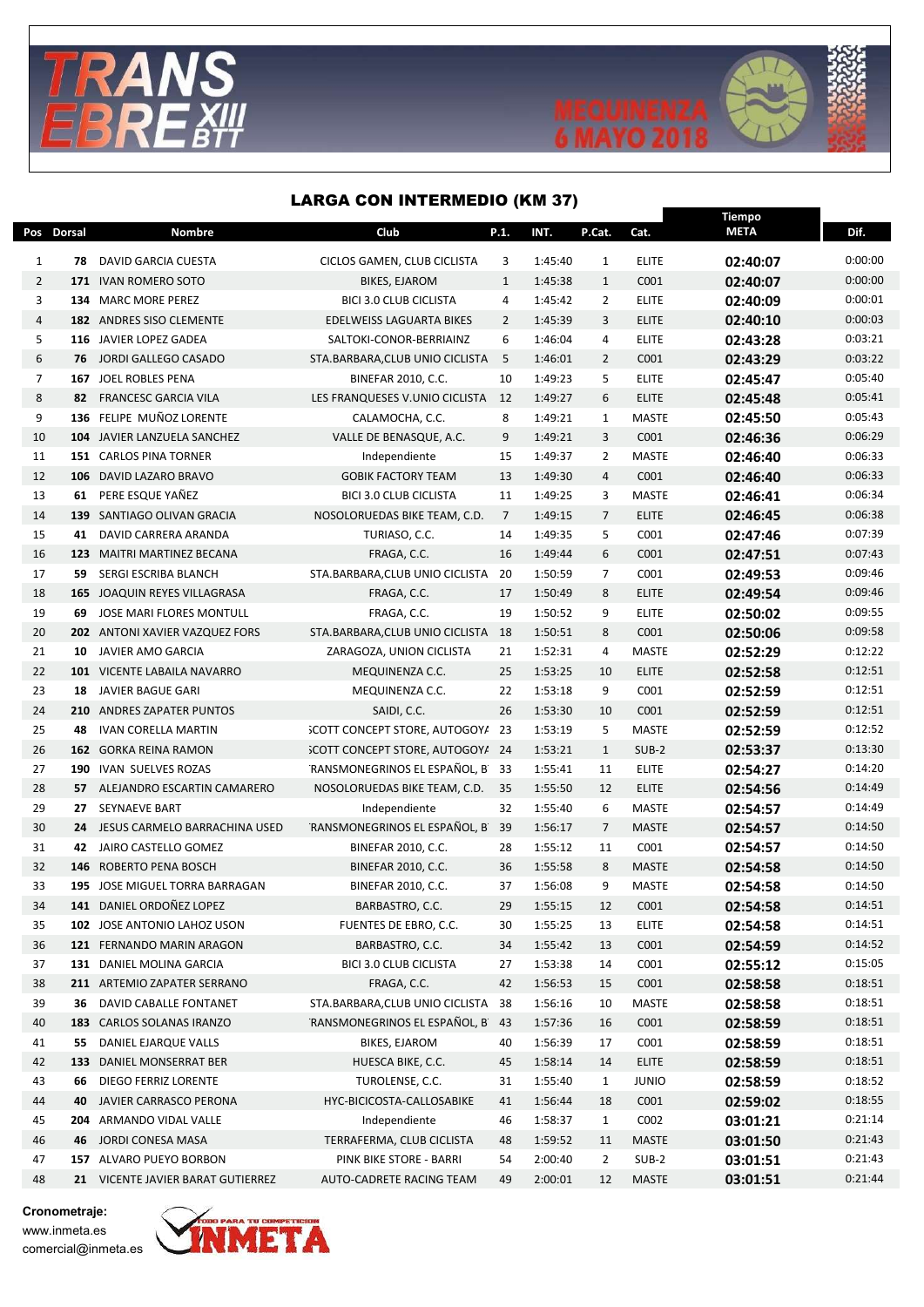## CLASIFICACIÓN ABSOLUTA (NO OFICIAL)

|          | Pos Dorsal      | Nombre                                                  | Club                                                    | P.1.      | INT.               | P.Cat.             | Cat.                         | <b>Tiempo</b><br><b>META</b> | Dif.               |
|----------|-----------------|---------------------------------------------------------|---------------------------------------------------------|-----------|--------------------|--------------------|------------------------------|------------------------------|--------------------|
|          |                 |                                                         | EXCURSIONISTA L'ASPARDENYA D'                           |           |                    |                    |                              |                              | 0:21:44            |
| 49       |                 | 126 MIQUEL MERCADE CUADRAT                              |                                                         | 47<br>51  | 1:59:46<br>2:00:26 | 15                 | <b>ELITE</b><br><b>MASTE</b> | 03:01:52                     | 0:23:52            |
| 50<br>51 |                 | 14 JOSE ALBERTO ARRUEGO MAURIN<br>56 RAFAEL EJEA MENJON | NOSOLORUEDAS BIKE TEAM, C.D.<br>SALTOKI-CONOR-BERRIAINZ | 50        | 2:00:05            | 13<br>$\mathbf{1}$ | C003                         | 03:03:59<br>03:04:01         | 0:23:53            |
| 52       |                 | <b>62 ALEX ESTEVE BERNAUS</b>                           | TRACK TEAM CLUB CICLISTA BELLP                          | 44        | 1:58:04            | 16                 | <b>ELITE</b>                 | 03:05:01                     | 0:24:53            |
| 53       |                 | <b>203 IKER VICARIO BEISTEGI</b>                        | VIBIKE C.D.C.                                           | 59        | 2:02:18            | 19                 | C001                         | 03:05:02                     | 0:24:54            |
| 54       |                 | 149 DAVID PERIZ EZQUERRA                                | HUESCA BIKE, C.C.                                       | 53        | 2:00:38            | 20                 | C001                         | 03:05:52                     | 0:25:45            |
| 55       | 39              | SERGIO CARBALLO MAYA                                    | CASPOLINO, C.C.                                         | 52        | 2:00:29            | 21                 | C001                         | 03:05:53                     | 0:25:46            |
| 56       | 85              | PEDRO GOMEZ LOZANO                                      | CICLOS RICHI, C.C.                                      | 62        | 2:02:37            | $\overline{2}$     | C003                         | 03:06:08                     | 0:26:01            |
| 57       | 98              | MARIO JAVIER IMBUS ROMO                                 | NOSOLORUEDAS BIKE TEAM, C.D.                            | 70        | 2:03:57            | 22                 | C001                         | 03:06:09                     | 0:26:02            |
| 58       |                 | 71 JUAN LUIS FORNIES ALBIAC                             | AUTO-CADRETE RACING TEAM                                | 57        | 2:02:02            | 23                 | C001                         | 03:06:09                     | 0:26:02            |
| 59       |                 | 209 ROBERT VISA MIR                                     | TRACK TEAM CLUB CICLISTA BELLP                          | 65        | 2:03:04            | 14                 | <b>MASTE</b>                 | 03:06:10                     | 0:26:02            |
| 60       |                 | <b>180 MAURIZIO GUISEPPE SARTORI</b>                    | ESTEVE, GRUP ESPORTIU                                   | 56        | 2:01:10            | 17                 | <b>ELITE</b>                 | 03:06:10                     | 0:26:02            |
| 61       |                 | 178 CARLOS SALUDES CLAVEROL                             | VALLE DE BENASQUE, A.C.                                 | 60        | 2:02:21            | 15                 | <b>MASTE</b>                 | 03:06:10                     | 0:26:03            |
| 62       |                 | 51 LEANDRO CUCALON PALACIO                              | ZARAGOZA, ESCUELA CICLISTA                              | 61        | 2:02:22            | 18                 | <b>ELITE</b>                 | 03:08:16                     | 0:28:09            |
| 63       | 4               | <b>XAVI AGUILAR NAVARRO</b>                             | MEQUINENZA C.C.                                         | 69        | 2:03:39            | $\overline{2}$     | <b>JUNIO</b>                 | 03:08:42                     | 0:28:35            |
| 64       |                 | 118 CRISTIAN CAMILO LOPEZ MOLINA                        | TURIASO, C.C.                                           | 68        | 2:03:31            | 3                  | <b>JUNIO</b>                 | 03:10:00                     | 0:29:53            |
| 65       |                 | 188 ADRIAN SORIANO ALONSO                               | BARBASTRO, C.C.                                         | 74        | 2:05:05            | 3                  | $SUB-2$                      | 03:10:02                     | 0:29:54            |
| 66       |                 | <b>160 MARIO RAMOS FERRIZ</b>                           | TUROLENSE, C.C.                                         | 55        | 2:00:40            | $\overline{4}$     | $SUB-2$                      | 03:10:02                     | 0:29:55            |
| 67       | 19              | MANUEL JORGE BAJA MERIZ                                 | HUESCA BIKE, C.C.                                       | 66        | 2:03:06            | 16                 | <b>MASTE</b>                 | 03:10:03                     | 0:29:56            |
| 68       |                 | 177 ANGEL SALAS PEREZ                                   | CICLOS RICHI, C.C.                                      | 67        | 2:03:26            | 17                 | <b>MASTE</b>                 | 03:10:03                     | 0:29:56            |
| 69       | 8               | JAVIER ALCALDE PALACIOS                                 | Nacex team                                              | 64        | 2:02:49            | 24                 | C001                         | 03:10:04                     | 0:29:57            |
| 70       | 13 <sup>7</sup> | DAVID ARROYO ORDOVAS                                    | Independiente                                           | 63        | 2:02:48            | 18                 | <b>MASTE</b>                 | 03:10:08                     | 0:30:00            |
| 71       |                 | 193 RAUL TELLO SALAS                                    | ARMANTES, C.D.                                          | 71        | 2:04:02            | 19                 | <b>MASTE</b>                 | 03:10:53                     | 0:30:45            |
| 72       | 86              | JOSE ANTONIO GONZALEZ GUTIERREZ                         | Ciclista Fraga                                          | 72        | 2:04:59            | 20                 | <b>MASTE</b>                 | 03:10:54                     | 0:30:46            |
| 73       |                 | 213 ALVARO ZAZURCA FERNANDEZ                            | ZAZURCA TEAM                                            | 58        | 2:02:12            | 5                  | $SUB-2$                      | 03:10:54                     | 0:30:47            |
| 74       | 74              | DAVID FUENTES RUIZ                                      | VALLE DE BENASQUE, A.C.                                 | 76        | 2:05:43            | 25                 | C001                         | 03:11:15                     | 0:31:08            |
| 75       |                 | 207 MARIANO VILLALTA RAMON                              | ALFINDEN, C.C.                                          | 83        | 2:06:46            | 21                 | <b>MASTE</b>                 | 03:11:16                     | 0:31:09            |
| 76       |                 | 143 JUANMA OVIEDO GUTIERREZ                             | OSCENSE, C.C.                                           | 78        | 2:06:12            | 26                 | C001                         | 03:12:14                     | 0:32:07            |
| 77       |                 | <b>196 EDUARDO TORRES TOMAS</b>                         | ALTORRICON, C.C.                                        | 80        | 2:06:37            | 27                 | C001                         | 03:12:17                     | 0:32:09            |
| 78       |                 | 12 DAVID ARBIOL AZAGRA                                  | ARDIYAS, C.C.                                           | 73        | 2:05:03            | 28                 | C001                         | 03:12:19                     | 0:32:12            |
| 79       | 80              | DAVID GARCIA RECIO                                      | NOSOLORUEDAS BIKE TEAM, C.D.                            | 77        | 2:05:45            | 22                 | <b>MASTE</b>                 | 03:12:20                     | 0:32:13            |
| 80       | 84              | <b>CARLES GENE GIRON</b>                                | <b>IOGUERA SPORTBIKE ASSOC.ESPOR 79</b>                 |           | 2:06:14            | 19                 | <b>ELITE</b>                 | 03:13:17                     | 0:33:10            |
| 81       | 50              | <b>CARLOS CRUZ ALVAREZ</b>                              | AUTO-CADRETE RACING TEAM                                | 82        | 2:06:44            | 29                 | C001                         | 03:13:23                     | 0:33:16            |
| 82       | 58              | <b>ISRAEL ESCOBAR PASCUAL</b>                           | <b>AUTO-CADRETE RACING TEAM</b>                         | 81        | 2:06:41            | 23                 | <b>MASTE</b>                 | 03:13:24                     | 0:33:16            |
| 83       |                 | 140 JOAN CARLES OMS ARTAL                               | TRACK TEAM CLUB CICLISTA BELLP                          | - 93      | 2:10:21            | 24                 | <b>MASTE</b>                 | 03:14:56                     | 0:34:49            |
| 84       |                 | 112 DANIEL LLORET NASARRE                               | BINEFAR 2010, C.C.                                      | 86        | 2:09:11            | 30                 | C001                         | 03:15:19                     | 0:35:12            |
| 85       |                 | 132 JAVIER JOSE MONCLUS BRET                            | CASPOLINO, C.C.                                         | 89        | 2:09:22            | 25                 | <b>MASTE</b>                 | 03:16:34                     | 0:36:27            |
| 86       |                 | <b>54 JOSE ANTONIO DOLADER CORTES</b>                   | CASPOLINO, C.C.                                         | 87        | 2:09:20            | 31                 | C001                         | 03:16:35                     | 0:36:28            |
| 87       |                 | 83 SERGIO GAVIN ARCOS                                   | CASPOLINO, C.C.                                         | 88        | 2:09:22            | 26                 | MASTE                        | 03:16:36                     | 0:36:28            |
| 88       |                 | 75 IVAN GALAN ESTEBAN                                   | MEQUINENZA C.C.                                         | 91        | 2:09:57            | 32                 | C001                         | 03:16:36                     | 0:36:29            |
| 89       | 11              | DAVID ARAGON ESTEBAN                                    | ARDIYAS, C.C.                                           | 90        | 2:09:38            | 27                 | MASTE                        | 03:17:26                     | 0:37:19            |
| 90       |                 | 120 JOSE LUENGO BAEZA                                   | SAIDI, C.C.                                             | 94        | 2:10:39            | 28                 | <b>MASTE</b>                 | 03:17:27                     | 0:37:20            |
| 91       |                 | 161 MARC RAMOS SOLA                                     | BIKING POINT, CLUB CICLISTA                             | 92        | 2:10:08            | 33                 | C001                         | 03:17:27                     | 0:37:20<br>0:37:20 |
| 92<br>93 | 15              | 119 CESAR LUENGO BAEZA<br>VICTOR ATARES PUEYO           | SAIDI, C.C.<br><b>BINEFAR 2010, C.C.</b>                | 95<br>100 | 2:10:39<br>2:12:51 | 29<br>20           | <b>MASTE</b><br><b>ELITE</b> | 03:17:28                     | 0:37:34            |
| 94       |                 | 108 CARLES LLAGOSTERA CASAS                             | <b>BICI 3.0 CLUB CICLISTA</b>                           | 96        | 2:10:54            | 30                 | <b>MASTE</b>                 | 03:17:41<br>03:18:43         | 0:38:35            |
| 95       | 37              | VICENTE CALABUIG GARCIA                                 | NOSOLORUEDAS BIKE TEAM, C.D.                            | 98        | 2:12:33            | 3                  | C003                         | 03:18:44                     | 0:38:37            |
| 96       |                 | 29 VICTOR BERGA ABELLA                                  | ALGUAIRE, CLUB CICLISTA                                 | 102       | 2:13:08            | 4                  | C003                         | 03:20:18                     | 0:40:11            |
|          |                 |                                                         |                                                         |           |                    |                    |                              |                              |                    |

Cronometraje: www.inmeta.es

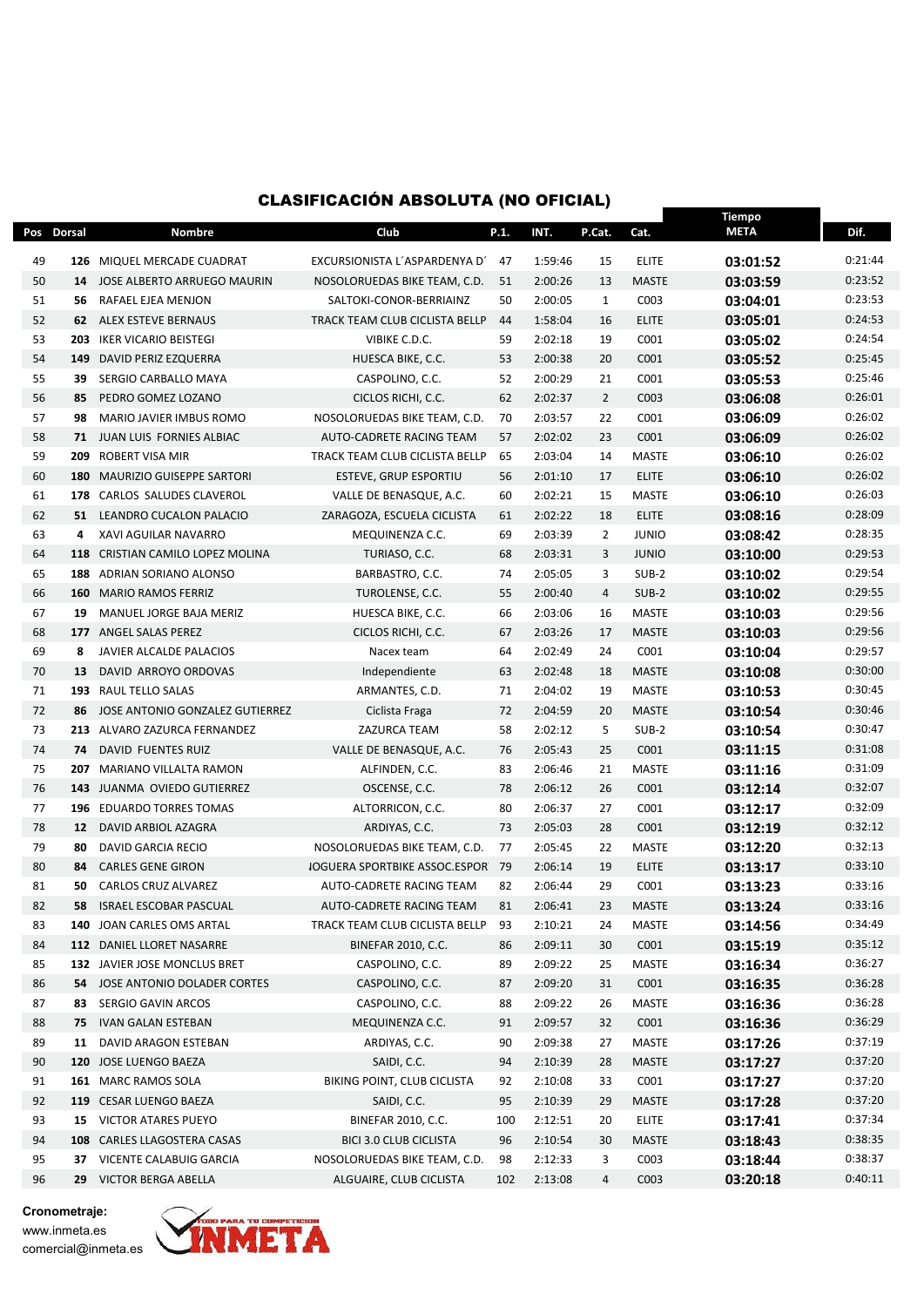## CLASIFICACIÓN ABSOLUTA (NO OFICIAL)

| Pos Dorsal |              | Nombre                                             | Club                                     | P.1.       | INT.               | P.Cat.             | Cat.         | Tiempo<br><b>META</b> | Dif.               |
|------------|--------------|----------------------------------------------------|------------------------------------------|------------|--------------------|--------------------|--------------|-----------------------|--------------------|
| 97         |              | 73 ANDRES FREGA MONTI                              | CALATORAO, C.C.                          | 75         | 2:05:22            | 34                 | C001         | 03:21:59              | 0:41:52            |
| 98         |              | 31 EDUARDO LUIS BIENZOBAS PARDO                    | ZUFARIENSE, C.C.                         | 105        | 2:14:16            | 31                 | <b>MASTE</b> | 03:22:00              | 0:41:53            |
| 99         |              | 154 OSCAR PONZ EGEA                                | Oscar Ponz                               | 108        | 2:15:25            | 32                 | MASTE        | 03:22:02              | 0:41:55            |
| 100        |              | 96 JAVIER HERRERA ALDA                             | CADRETE, C.C.                            | 103        | 2:13:52            | 33                 | <b>MASTE</b> | 03:22:02              | 0:41:55            |
| 101        | 26           | <b>VICTOR BARRERAS</b>                             | Victor Barreras laporta                  | 97         | 2:12:30            | 35                 | C001         | 03:22:10              | 0:42:03            |
| 102        | 9            | DANIEL ALUSTIZA HERNANDEZ                          | Chuta2 BTT                               | 99         | 2:12:36            | 36                 | C001         | 03:22:12              | 0:42:04            |
| 103        |              | 117 CARLOS LOPEZ GUILLEN                           | SAIDI, C.C.                              | 104        | 2:13:58            | 37                 | C001         | 03:23:11              | 0:43:04            |
| 104        |              | 45 FERNANDO COLAS PINILLA                          | MTB LOBOS ZARAGOZA, C.C.                 | 107        | 2:15:19            | 5                  | C003         | 03:24:28              | 0:44:20            |
| 105        |              | 212 ANDRES ZAPATER ZAPATER                         | <b>VELILLA BTT</b>                       | 106        | 2:14:42            | 34                 | <b>MASTE</b> | 03:25:41              | 0:45:34            |
| 106        |              | 32 JESUS BLASCO ARAGON                             | SOBRARBE, CLUB ATLETICO                  | 111        | 2:16:50            | 21                 | <b>ELITE</b> | 03:26:25              | 0:46:18            |
| 107        |              | 111 MIGUEL ANGEL LLOP RODES                        | MEQUINENZA C.C.                          | 110        | 2:16:04            | 38                 | C001         | 03:27:29              | 0:47:21            |
| 108        |              | 142 JOSE ANTONIO OSMA PADILLA                      | BTT ZARAGOZA, CRUZADOS                   | 109        | 2:15:47            | 39                 | C001         | 03:27:29              | 0:47:22            |
| 109        |              | 72 ANTONIO FORNOS NAVARRO                          | MEQUINENZA C.C.                          | 114        | 2:19:40            | 40                 | C001         | 03:29:04              | 0:48:57            |
| 110        |              | 232 EVA ELBAILE PERIZ                              | <b>SCOTT CONCEPT STORE, AUTOGOYA 112</b> |            | 2:16:54            | $\mathbf{1}$       | C009         | 03:29:04              | 0:48:57            |
| 111        | 81           | PEDRO GARCIA SAPETTI                               | AUTO-CADRETE RACING TEAM                 | 115        | 2:19:49            | 35                 | <b>MASTE</b> | 03:29:06              | 0:48:59            |
| 112        |              | 172 NANO ROMIA JOVE                                | Club Ciclista Seròs                      | 84         | 2:07:04            | 36                 | <b>MASTE</b> | 03:30:04              | 0:49:57            |
| 113        |              | 144 JAVI PALACIOS                                  | <b>NACEX TOWCAR TEAM</b>                 | 120        | 2:20:58            | 41                 | C001         | 03:30:05              | 0:49:57            |
| 114        |              | 176 CESAR RUIZ MARTINEZ                            | <b>SCOTT CONCEPT STORE, AUTOGOYA 113</b> |            | 2:19:13            | 37                 | <b>MASTE</b> | 03:30:05              | 0:49:58            |
| 115        |              | 181 GUERAU SERENTILL TEIXIDO                       | cc seròs                                 | 101        | 2:12:57            | 42                 | C001         | 03:30:06              | 0:49:58            |
| 116        |              | <b>64 XAVIER FERRAN AGUSTI</b>                     | SEROS, CLUB CICLISTA                     | 85         | 2:07:22            | 38                 | <b>MASTE</b> | 03:30:06              | 0:49:58            |
| 117        |              | 184 JOSE SOLANO ISABAL                             | FRAGA, C.C.                              | 116        | 2:19:56            | 39                 | <b>MASTE</b> | 03:30:06              | 0:49:58            |
| 118        |              | 205 DAVID VILARASAU USTRELL                        |                                          | 119        | 2:20:56            | 40                 | <b>MASTE</b> | 03:30:14              | 0:50:07            |
| 119        |              | 103 EDUARDO LANGARITA CORRAL                       | NOSOLORUEDAS BIKE TEAM, C.D. 124         |            | 2:21:59            | 43                 | C001         | 03:32:19              | 0:52:11            |
| 120        |              | 114 JOSEP LOMBARDO PERIES                          | ATENEU GARRIGUENC CLUB CICLIST 123       |            | 2:21:25            | 44                 | C001         | 03:32:19              | 0:52:11            |
| 121        |              | 201 PABLO JULIAN VALIOS FERNANDEZ                  | HUESCA BIKE, C.C.                        | 117        | 2:20:19            | 41                 | <b>MASTE</b> | 03:32:19              | 0:52:12            |
| 122        |              | 197 JOEL TORRUELLA FUSTE                           | Fotli o no li fotis                      | 122        | 2:21:22            | 22                 | <b>ELITE</b> | 03:32:23              | 0:52:15            |
| 123        |              | 185 ARMAND SOLE MARBA                              | TRACK TEAM CLUB CICLISTA BELLP 118       |            | 2:20:54            | $\overline{2}$     | C002         | 03:33:04              | 0:52:56            |
| 124        |              | 173 ENRIQUE ROS HERRERO                            | BIKES, EJAROM                            | 134        | 2:25:06            | 23                 | <b>ELITE</b> | 03:34:25              | 0:54:17            |
| 125        |              | 189 ROBERTO SORIANO RAUSA                          | MONZON, C.C.                             | 121        | 2:21:03            | 42                 | <b>MASTE</b> | 03:34:30              | 0:54:23            |
| 126        | 87           | ISIDRO GONZALEZ SAAVEDRA                           | PALLEJA, CLUB CICLISTA                   | 132        | 2:23:20            | 6                  | C003         | 03:34:44              | 0:54:37            |
| 127        | 95           | JULIAN HERRANZ DELGADO<br>233 MARTA FILLAT FUENTES | MONZON, C.C.                             | 125        | 2:22:48            | 43                 | <b>MASTE</b> | 03:35:36              | 0:55:29<br>0:55:30 |
| 128<br>129 |              | 199 JAVIER VALERA NAVARRO                          | MONZON, C.C.                             | 127<br>135 | 2:23:02<br>2:25:10 | $\mathbf{1}$<br>45 | C004<br>C001 | 03:35:37              | 0:56:08            |
| 130        |              | 89 ISMAEL GROS VIDAL                               | Fraga c.c.                               | 139        | 2:26:46            | 24                 | <b>ELITE</b> | 03:36:16<br>03:37:20  | 0:57:13            |
| 131        | 88           | CARLOS GRAMUN CABRERIZO                            | <b>Btt velilla</b>                       | 130        | 2:23:11            | 46                 | C001         | 03:37:23              | 0:57:15            |
| 132        | 68           | DAVID FIGUEROLA PALLARUELO                         | SAIDI, C.C.                              | 126        | 2:23:01            | 47                 | C001         | 03:37:23              | 0:57:15            |
| 133        |              | 192 MACARIO JORGE TELLO PLOU                       | ALEN BIKES, C.C.                         | 131        | 2:23:15            | 44                 | <b>MASTE</b> | 03:37:44              | 0:57:36            |
| 134        |              | 17 ALBERT BADIA GUERRI                             | ALBERT BADIA GUERRI                      | 128        | 2:23:03            | 48                 | C001         | 03:38:34              | 0:58:26            |
| 135        | $\mathbf{2}$ | ARMANDO ABAD GADOUX                                | ALEN BIKES, C.C.                         | 129        | 2:23:10            | 7                  | C003         | 03:38:35              | 0:58:28            |
| 136        |              | 67 JOSEP FIGUEROLA CANALS                          | CIUTAT DE REUS CLUB CICLISTA             | 146        | 2:28:11            | 3                  | C002         | 03:40:00              | 0:59:53            |
| 137        |              | 130 JAVIER MOLI ZANUY                              | Club ciclista binefar                    | 138        | 2:26:43            | 45                 | MASTE        | 03:40:01              | 0:59:53            |
| 138        |              | 158 CARLOS RAIGAL GISTAU                           | D'OLIANA, AGRUPACIO CICLISTA             | 133        | 2:24:36            | 8                  | C003         | 03:40:16              | 1:00:08            |
| 139        | 16           | JORGE AVELLANED RELANCIO                           | ARDIYAS, C.C.                            | 148        | 2:28:39            | 49                 | C001         | 03:40:17              | 1:00:10            |
| 140        | 49           | JOSE FCO. COTAINA MENGUAL                          | <b>CC LLIBER</b>                         | 145        | 2:28:05            | 50                 | C001         | 03:40:39              | 1:00:32            |
| 141        | 148          | JESUS PEREZ SANCHEZ                                | UTEBO, C.C.                              | 136        | 2:25:33            | 46                 | <b>MASTE</b> | 03:41:08              | 1:01:00            |
| 142        | 63           | DAVID FALCO TOMAS                                  | fotlionolifotis                          | 137        | 2:25:58            | 25                 | <b>ELITE</b> | 03:42:15              | 1:02:08            |
| 143        |              | 166 XAVIER RIBEROLA VELASCO                        | C. C. LLEIDA                             | 144        | 2:27:13            | 47                 | <b>MASTE</b> | 03:43:43              | 1:03:36            |
| 144        |              | 145 JOSE ANTONIO PALAU OLIVER                      | MEQUINENZA C.C.                          | 143        | 2:27:11            | 51                 | C001         | 03:44:20              | 1:04:13            |

Cronometraje: www.inmeta.es